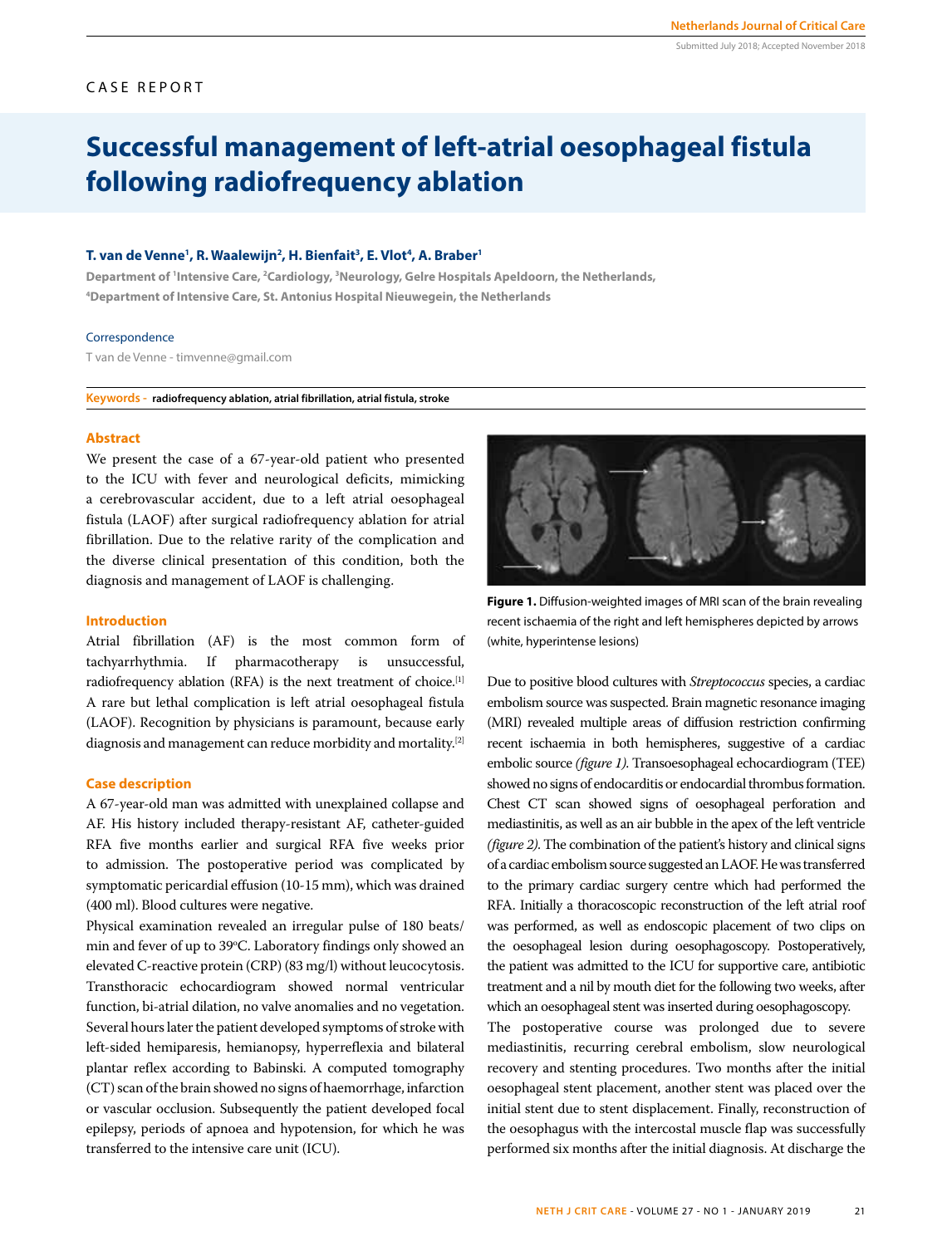patient had somewhat recovered. He had succeeded in gaining weight. AF was no longer present, but he is now suffering from focal epilepsy. The strength in his right arm and leg had recovered completely, strength in the left arm is now diminished. He is now able to walk by himself without supportive aids.



**Figure 2.** Chest CT scan depicting an air bubble in the left ventricular apex, depicted within the circle

## **Epidemiology**

Ablation therapy for AF can be performed as a catheter-guided procedure or surgically. As we are seeing a rise in the number of procedures, an increase in the number of atrial-oesophageal fistulas is also observed. The incidence of reports of LAOF following surgical AF ablation is low. From 1990 to 2005 the incidence of AF rose from 270,000 to 2.2 million. During this period there was a 15% increase in RFA procedures, resulting in an increase in reported LAOF from 0.06% to 0.79%.[2]

#### **Pathophysiology**

During RFA, dysfunctional conductive tissue surrounding the four pulmonary veins is ablated to isolate AF triggers using heat generated from medium frequency alternating electric current. The proposed pathophysiological mechanism of LAOF is through RFA inducing high temperatures in the oesophageal wall (>39°C).<sup>[3]</sup> Patient-related factors include small body size, resulting in a thinner posterior wall of the left atrium,[4] atrial enlargement,<sup>[5]</sup> or the absence of a sufficient fat layer between the left atrium and the oesophagus.[6] Procedural factors include the use of a TEE probe during the procedure. The probe may displace the ventral oesophageal wall towards the left atrium which increases heat transfer to the tissue.<sup>[7]</sup> High temperatures in the oesophageal wall cause ulceration extending into the muscular and vascular tissue, compromising blood flow to the affected area and impairing wound regeneration.[3,8-10] Due to the minimal distance between the posterior left atrial wall and the oesophageal lumen (5 mm), there is a high risk of perforating

the oesophageal wall, pericardium and left atrial wall, creating a fistula. The intraluminal oesophageal pressure is higher than the intra-atrial pressure during swallowing, retching and coughing,[11] forcing oesophageal contents into the left atrium, thus entering the arterial circulation.<sup>[2,12]</sup>

## **Clinical findings and radiology studies**

LAOF can present between two days to six weeks after RFA. Presenting symptoms include fever (83%), neurological deficits (51%), haematemesis (36%) and an altered mental state (28%).[2] Neurological manifestations of LAOF include stroke (58%), transient ischaemic attacks (TIAs)  $(11\%)$ , and seizures  $(17\%)$ .<sup>[2,13]</sup>

Chest CT scan showing pneumomediastinum or air bubbles in the left atrium is the most suggestive of LAOF. Brain imaging may show multifocal ischaemic lesions. Transthoracic echocardiogram or chest CT may show pericardial effusion, although this is not a common finding.<sup>[2,14]</sup>

#### **Prevention of LAOF**

Proposed methods to prevent LAOF include modulation of power (Watt) and time of RFA, orientation of the ablation catheter, monitoring of the oesophageal temperature and threedimensional electroanatomical mapping of the left atrium and oesophagus. In procedures using TEE it is important to retract the probe during ablation to prevent displacement of the oesophageal wall.<sup>[2,9]</sup> TEE probes also may act as antennae drawing energy to the oesophageal wall. Additionally prolonged TEE usage increases the risk of pressure-related tissue necrosis.[7]

## **Management of LAOF**

Surgical management of LAOF has been reported to be most successful. It is generally advised to refrain from oesophagoscopy and stenting to minimise the risk of intra-atrial air emboli during insufflation.<sup>[5,10,15]</sup>

Surgical management has generally been described by right thoracotomy or thoracoscopy and occasionally by median sternotomy. As the oesophagus and left atrium are most accessible from the right, posterolateral thoracotomy is the most versatile approach for both oesophageal and left atrial repair and extensive debridement. Cardiopulmonary bypass is necessary in procedures requiring atriotomy for left atrial repair. Surgical oesophagus repair is necessary to limit postoperative morbidity. Ongoing oesophageal leaking will cause and maintain mediastinitis, impairing recovery of the left atrial repair. Maintaining physical separation between the left atrium and oesophagus by means of an intercostal muscle flap or omental wrapping, which should be used as a living pedicle to promote blood flow to the area, appears to be beneficial for wound healing and outcome.[15]

## **Discussion**

This case report illustrates a rare, but severe complication of surgical AF ablation treatment. The complication can manifest